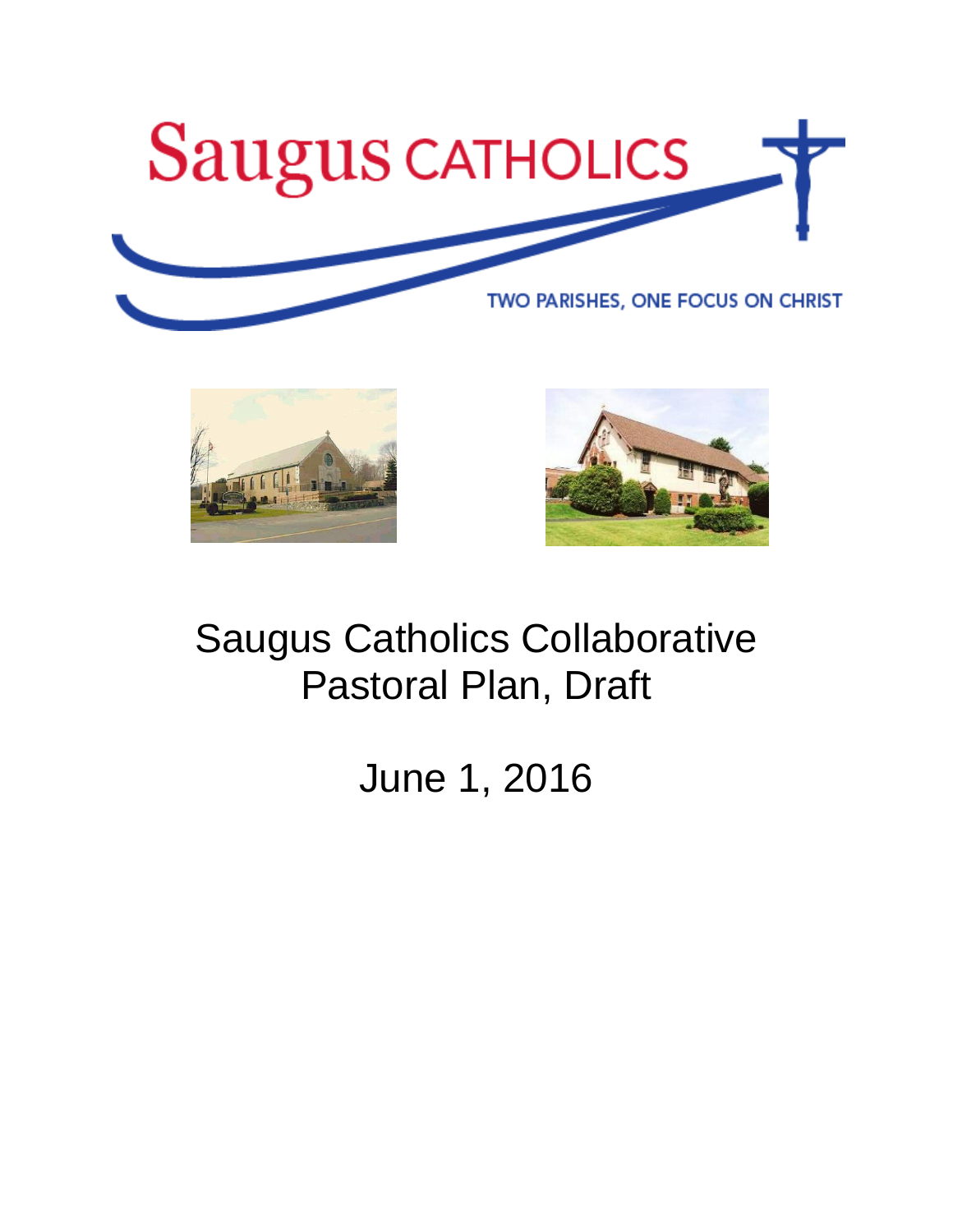

June, 2016

His Eminence, Sean Cardinal O'Malley, OFM Cap. Pastoral Center Archdiocese of Boston 66 Brooks Drive Braintree, Mass 02184

Your Eminence;

It is with great pleasure and enthusiasm that we present to you the Pastoral Plan for the Catholic Community of Saugus. The plan not only represents the hard work of many faith-filled and dedicated people, but it is also putting flesh on the letterhead which has become our logo: "Two parishes, One focus on Christ." We are very grateful for the hard work of the writing team and for the able assistance of representatives of the Pastoral Center and the Catholic Leadership Institute in putting this plan together. We feel this pastoral plan represents who we are and where we would like to be in three years. Since Phase II became operative, we have made definite strides in coming together as a Catholic Community. With the implementation of this plan, we hope to rise to new levels, awakening to a life of faith a segment of the community who is not actively participating in Church life at this time.

The Catholic Community of Saugus recognizes the challenge before us, but is willing to embrace it that we may become a dynamic, vibrant, faith-filled entity in the town of Saugus.

Humbly we ask your prayers and blessings for us and upon our Pastoral Plan.

Sincerely in the Lord,

Temothy & Kellelen

Rev. Timothy J. Kelleher

Pastor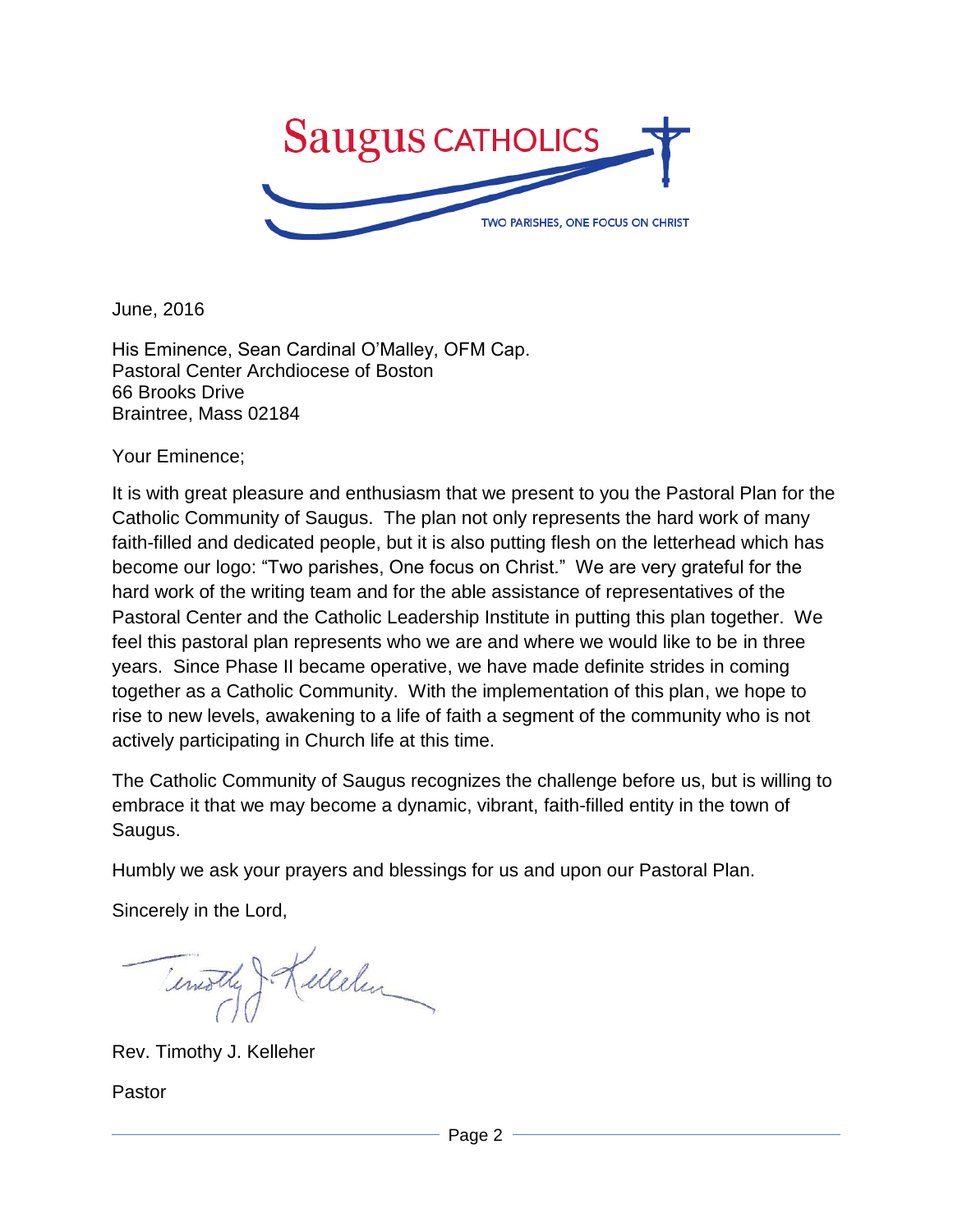# Collaborative Purpose: Why do we exist?

## *Romans 10:14-15*

*"For 'everyone who calls on the name of the Lord will be saved.' How then will they call on Him in whom they have not believed? How will they believe in Him whom they have not heard? And how will they hear without a preacher? How will they preach unless they are sent? Just as it is written, 'HOW BEAUTIFUL ARE THE FEET OF THOSE WHO BRING GOOD NEWS OF GOOD THINGS!'"*

The Saugus Catholics collaborative is two unique parishes working together with one focus on Jesus Christ. We exist to spread the good news of our salvation through Jesus and to help each other and all our brothers and sisters accept God's immeasurable love for us all. We do this by coming together to worship, by celebrating God's sacraments, by evangelizing through our service to others and by fostering a faith community where all are welcome.

# Our Collaborative Values: How do we behave?

## *1 John 1:7*

*"But if we walk in the light, as he is in the light, we have fellowship with one another, and the blood of Jesus his Son cleanses us from all sin."*

## Authenticity Rooted in God

We live our lives authentically in word and action. We do what we say.

- *We actively support parishioner spiritual growth in the home.*
- *We invite all parishioners, whether new or of long standing, to live lives rooted in the teachings of the Gospels and to bring the love of Jesus into all aspects of our lives.*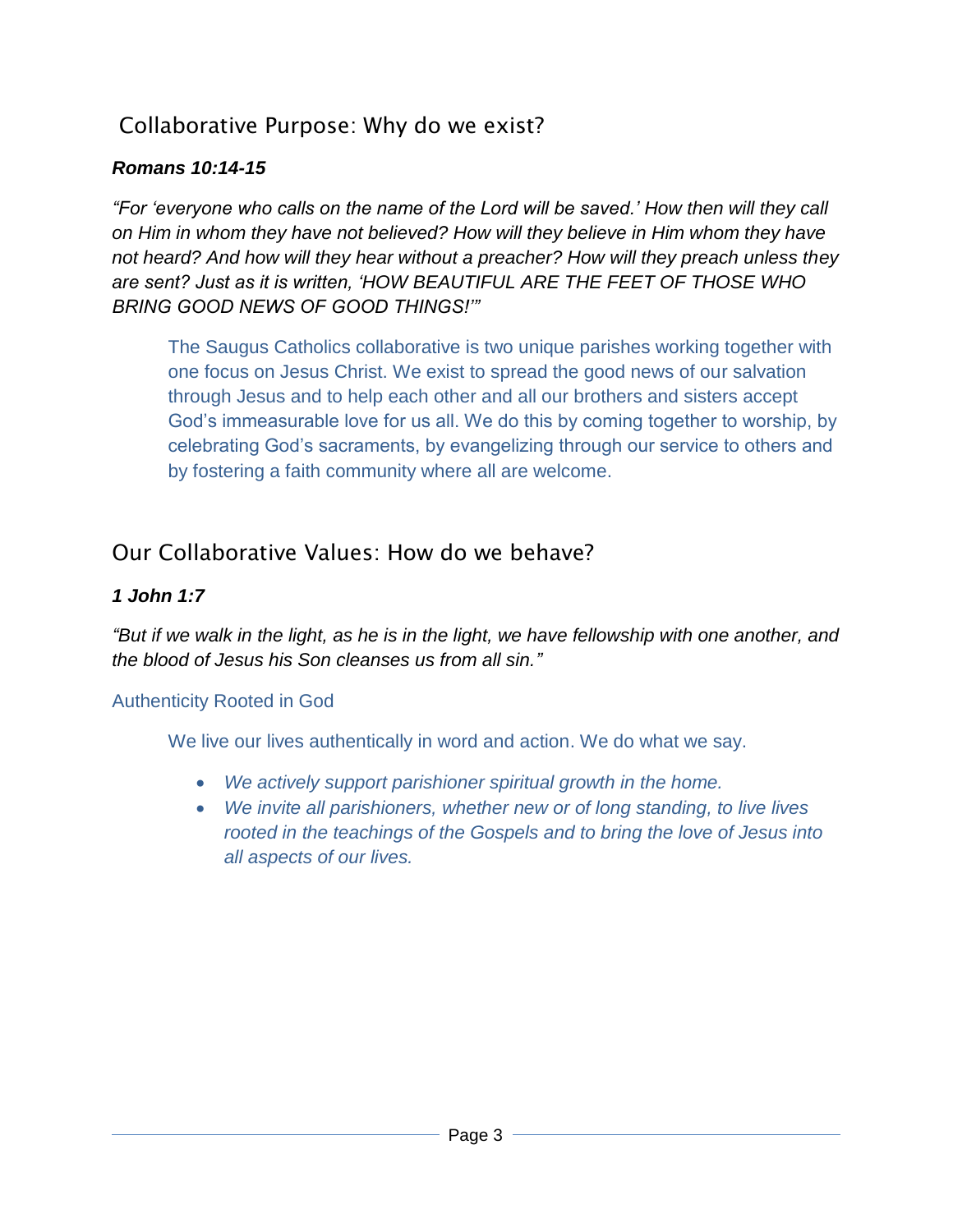# Our Collaborative Values (cont.)

#### Commitment to Walking in Faith

We strive to be faithful to our baptismal call and we affirm our confirmation commitment. We endeavor to grow in the image of Christ by witnessing to His compassion, love, understanding, forgiveness, justice and mercy.

- *We promote Church teachings to all generations of our collaborative.*
- *We step forward for the most fragile members of our community – the unborn, the physically or socially disadvantaged, and the strangers among us.*
- *We foster an awareness of both the issues facing our youth and the resources available to them.*
- *We seek to continuously strengthen our relationship with God.*

Surrender: "He must increase, I must decrease" (John 3:30)

We listen, accepting and living the will of the Father regardless of our own desires.

- *We are welcoming.*
- *We put the needs of the marginalized and alienated ahead of our own.*
- *We turn in prayer to the Holy Spirit for guidance and inspiration whereby we let go of our own wants and needs to live our lives in a community centered on Christ.*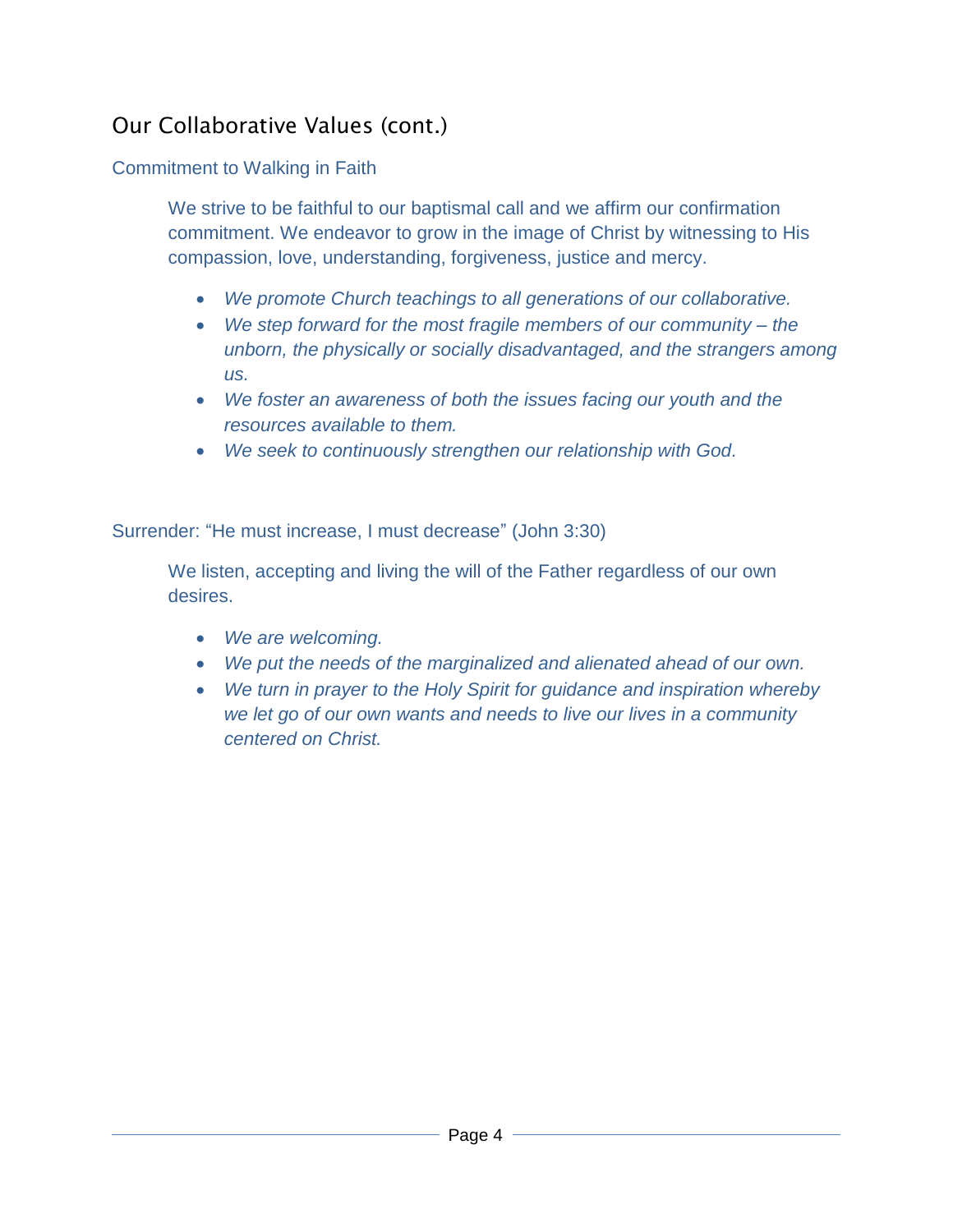# Our Collaborative Vision: Where do we want to be in five years?

#### *Pope Francis, January 6, 2014*

*"Wake up the world! Be witness of a different way of doing things, of acting, of living! It is possible to live differently in this world. You cannot bring home the frontier, but you have to live on the border and be audacious."*

Our Collaborative Vision is a vibrant Catholic faith community, with participation of all ages, and welcoming all people. It includes an active youth ministry program, adult faith formation, praise and worship at Liturgy, spiritual and social activities, outreach programs to the Saugus community and beyond. We also see opportunities for evangelization through witnessing, promoting vocations to the priesthood and religious life, handicap access at both church buildings, and becoming more visible to the local community through our actions and through traditional and social media. Each of the initiatives described in this plan will include its own communications plan, as part of the implementation.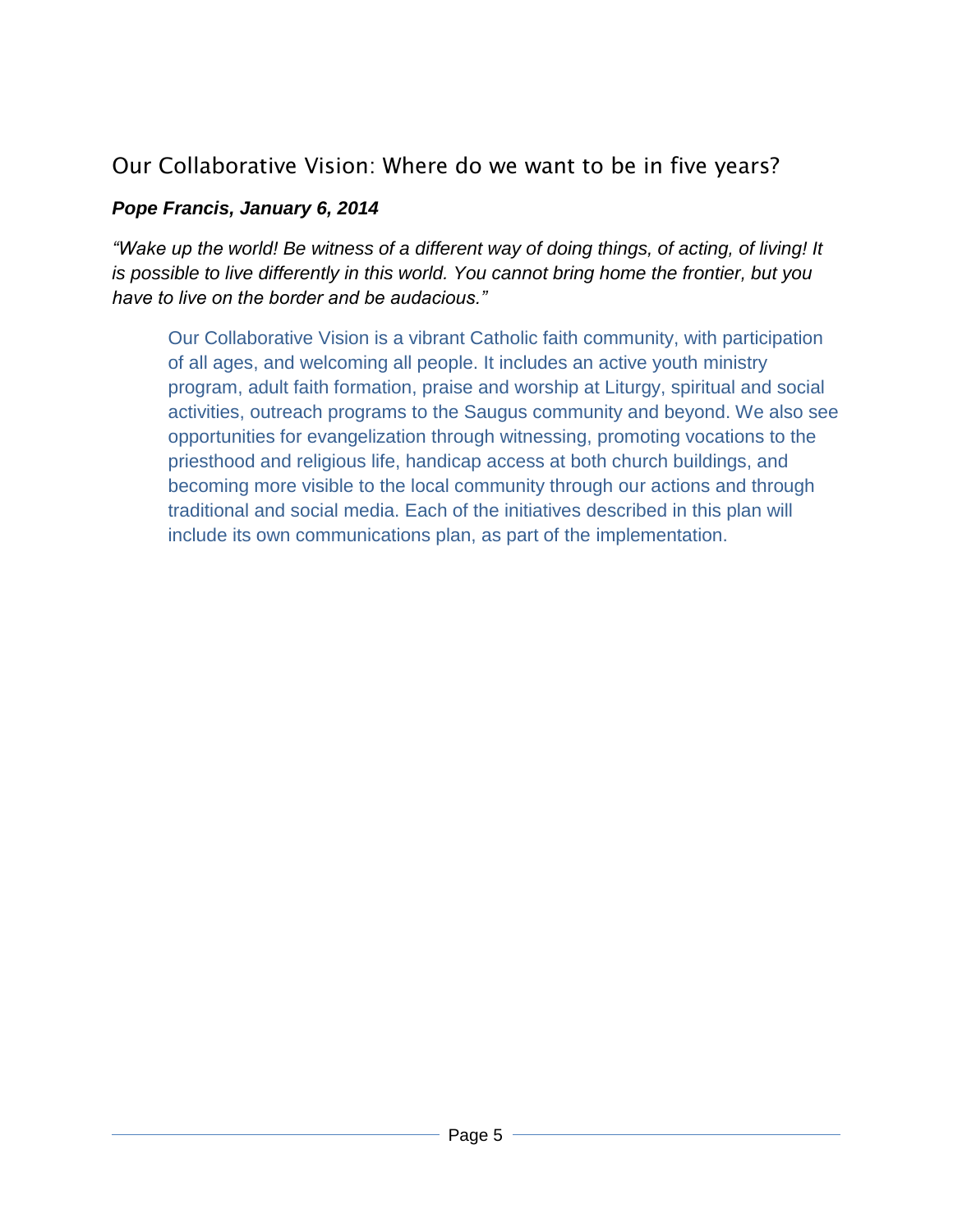# Our Collaborative Priorities: What will we accomplish in the next twelve to thirty-six months?

# **Priority 1: Form intentional disciples**

#### *Evangelii Gaudium*

*"102. Lay people are, put simply, the vast majority of the people of God. The minority – ordained ministers – are at their service. There has been a growing awareness of the identity and mission of the laity in the Church. We can count on many lay persons, although still not nearly enough, who have a deeply-rooted sense of community and great fidelity to the tasks of charity, catechesis and the celebration of the faith. At the same time, a clear awareness of this responsibility of the laity, grounded in their baptism and confirmation, does not appear in the same way in all places. In some cases, it is because lay persons have not been given the formation needed to take on important responsibilities…"*

When we consider that our purpose is to help each other, and in fact, all our brothers and sisters, accept the reality of God's immeasurable love for each of us, we realize that we cannot accomplish this unless we establish a strong core group of intentional disciples. We know from our research that we already have a larger than average group who feel that our Collaborative is helping them to move from being practicing Catholics to being disciples. A much larger group is confident that Scripture is the Word of God, and a truly amazing percent of our parishioners indicated that they spend regular time in personal prayer, at least weekly. According to the available research, these are the drivers for parishioners to move along the spectrum to become intentional disciples. Given these profiles, we believe it is very possible to develop this core group and to work with them to bring our values of authenticity, commitment and surrender into the broader Collaborative faith community.

# Steps to Achieve This Priority:

## Goal: Develop ongoing Adult Faith Formation, defining and answering our Baptismal call

#### *Scott Morin, Youth Minister, Saugus Catholics*

*"In my experience, once people really meet Jesus, they don't leave. He has them."*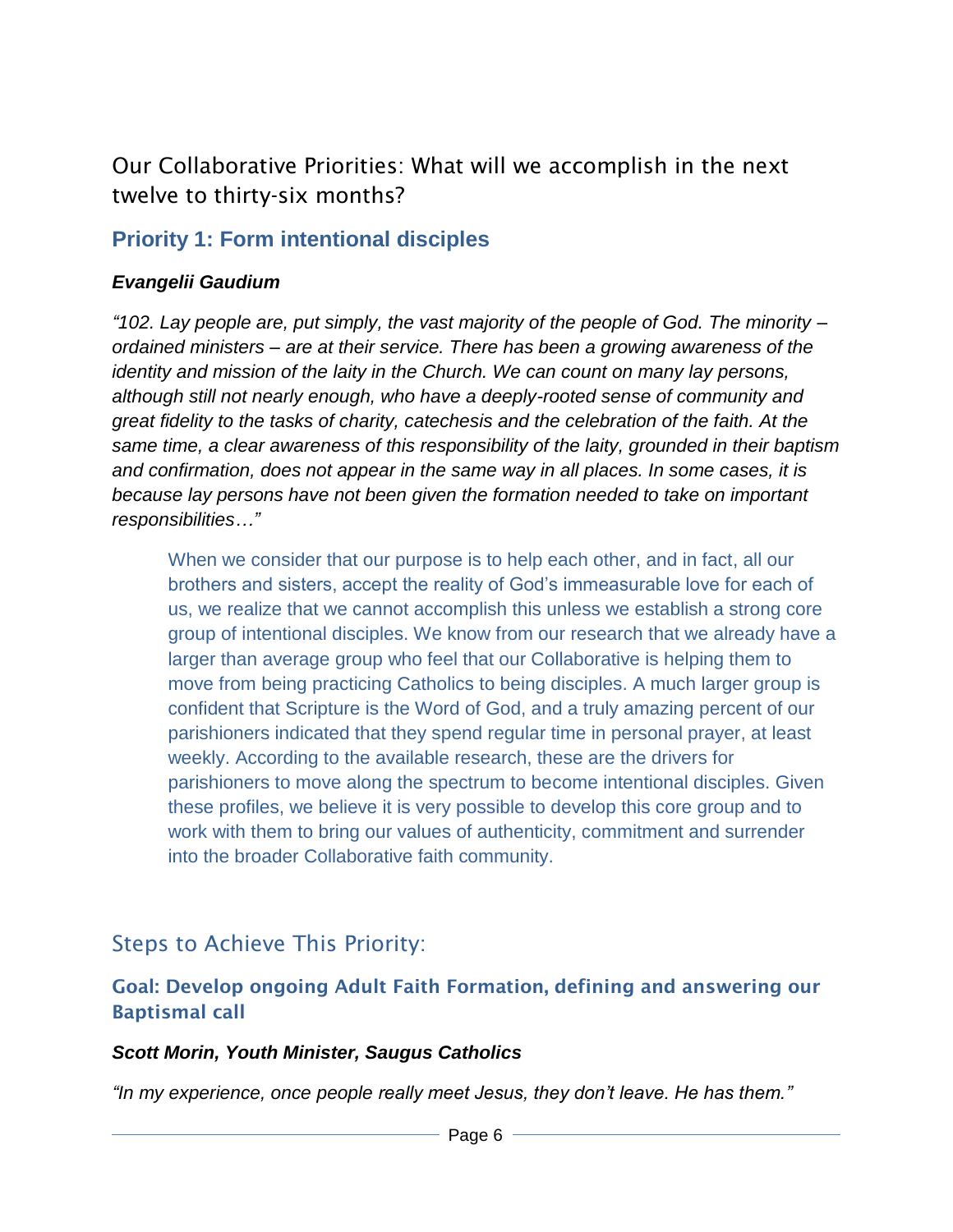Present web-based programs which are offered by various organizations, for example, Ascension Press, Lighthouse Catholic Media, and Renew International, with the intention of developing and deepening individual parishioners' knowledge of God. Each session is expected to attract twenty to twenty-five parishioners and the cost of the software rights will be approximately \$1,500. Projected start date for the first session is March, 2016.

#### Goal: Provide our parishioners with the tools they need to witness confidently to their Faith.

#### *Joe Johnson, Parishioner, Saugus Catholics*

*"We know that we have many parishioners who spend a lot of time in daily prayer. We need to teach them how to witness openly, in the community."*

- By the Fall of 2016, plan and facilitate eight intergenerational gatherings following the annual Grade Masses for Grades 1 through 6, and Opening Nights for Grades 7 through 10. The adults will experience witness talks, while the young people will participate in educational and fun activities. The total cost for refreshments, audio visual equipment and handout materials for all eight gatherings will be approximately \$500.
	- o Invite input and assistance from the Office of Lifelong Faith Formation and Parish Support on how to assist parishioners in polishing their skills in witnessing.
	- $\circ$  Offer parishioners the opportunity to attend a workshop on how to share their personal witness stories. The collaborative will pick up the cost of the workshops estimated at \$1,000.
- Build programs that will enable us to meet people right where they are spiritually
	- o Our first program will be a faith-based support group for our large group of grandparents who are serving as primary caregivers for their grandchildren.
		- We will develop a survey to identify these people and their needs. The cost of the survey will be approximately \$250.
		- We will follow the survey with at least one focus group to assist us in determining how to best assist with their needs.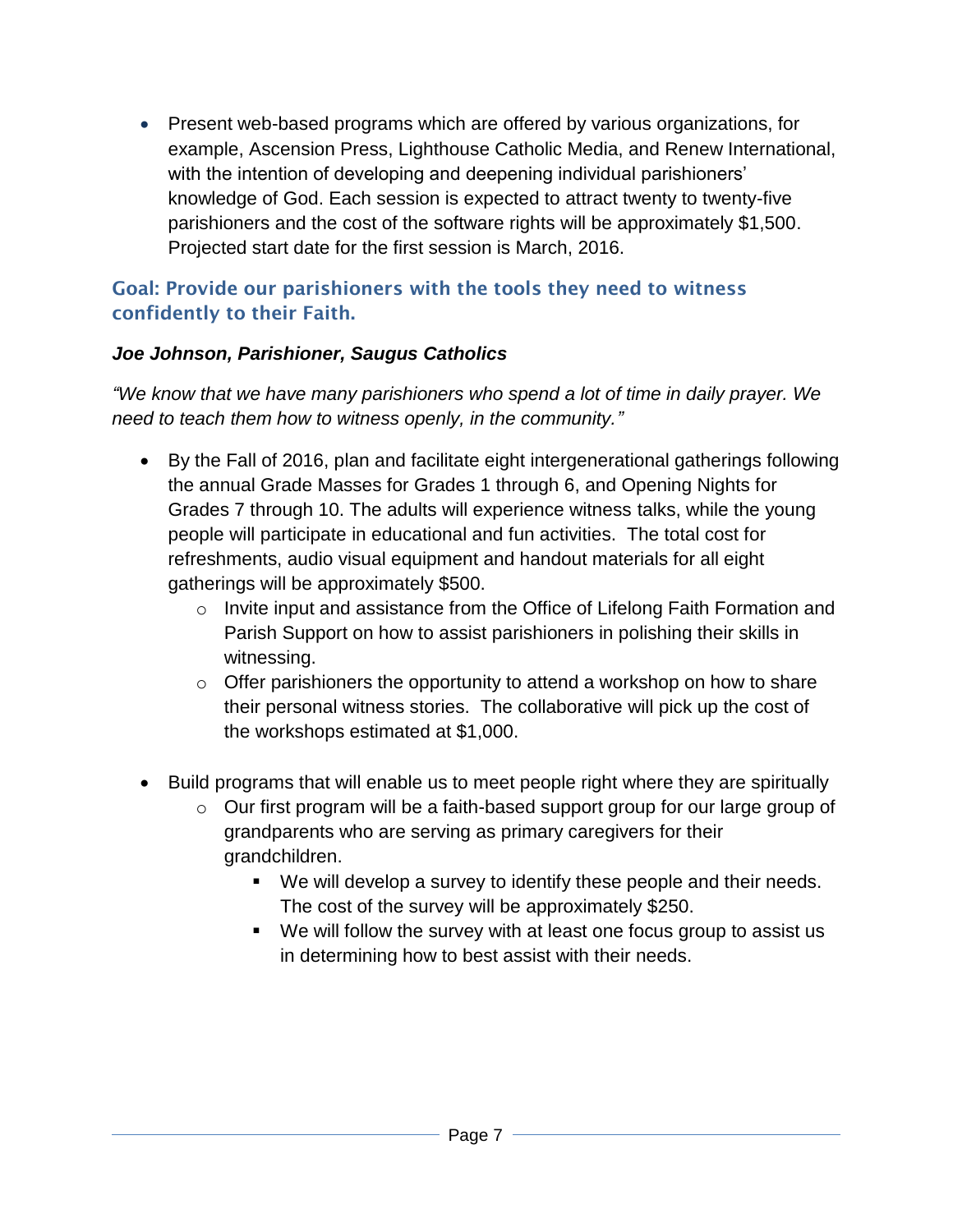# Goal: Create opportunities for people to live out their faith.

## *Kathy Sullivan, Parishioner, Saugus Catholics*

*"People need to have the chance to learn from each other what it means to be Catholic. I've known people who really believe they are good Catholics because they would never, ever miss Mass on either Christmas or Easter."*

- Expand the existing grade level Masses.
	- o A pre-selected month will be made available for each grade level to attend a liturgy for both Saint Margaret and Blessed Sacrament children and families. This will begin in the Spring and Fall of 2016.
- Invite and train our youth to participate in liturgical roles such as Lectors and Eucharistic Ministers, Music Ministry, and Altar Servers by 2018.
- Train and commission twenty new Lectors and Eucharistic Ministers by 2018. This number includes the young people above.
- Invite and train twenty new altar servers, eight at St. Margaret and twelve and Blessed Sacrament, by 2018.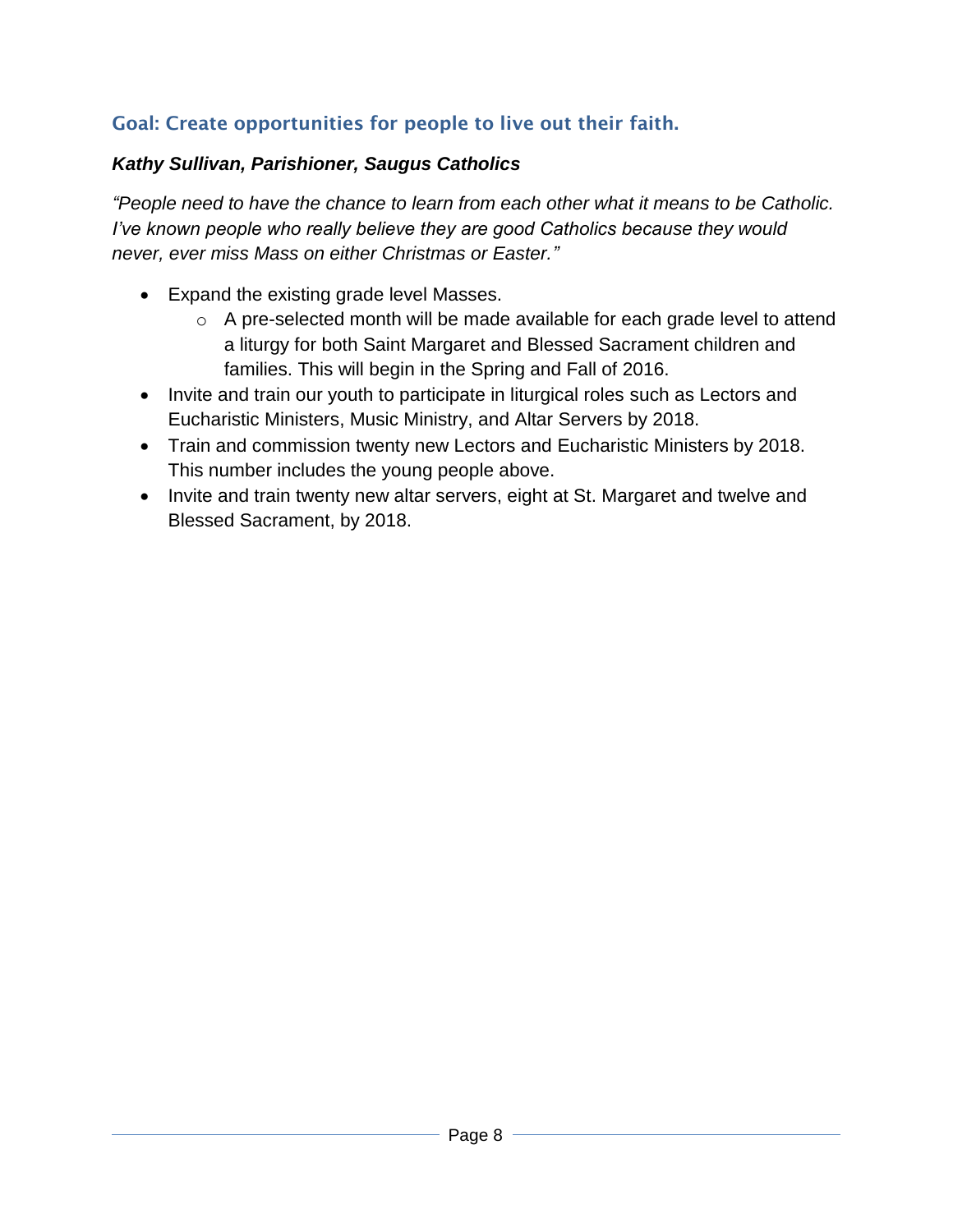**Priority 2: Construct an organized program of New Evangelization and Outreach to three specific audiences: non-participatory Catholics, people of other faith traditions, and people who have no connection to any faith tradition.**

#### *Pope Francis, "A Big Heart Open to God"*

*"Instead of being just a church that welcomes and receives by keeping the doors open, let us try also to be a church that finds new roads, that is able to step outside itself and go to those who do not attend Mass, to those who have quit or are different. The ones who quit sometimes do it for reasons that, if properly understood and assessed, can lead to a return. But that takes audacity and courage."*

As we move forward with giving our current parishioners the tools they need to go from practicing Catholics to intentional disciples, we also will be reaching out to other members of the community. In particular, we will seek to re-engage Catholics who are not currently with us. Referring back to our research, we can infer that many of these folks are younger than our present parishioners, and we understand that this can be a difficult group to reach and motivate. An important aspect of this priority is giving our parishioners the tools they need to be effective witnesses to the Gospel. Our Collaborative vision provides that we be welcoming and open to all age groups, and that we reach out in word and service to the local Saugus community.

# Steps to Achieve This Priority:

#### Goal: We will reach out particularly to non-participatory Catholics, many of whom are parents of our own Religious Education students.

#### *Donna Zinna, Religious Education Coordinator, Blessed Sacrament Parish*

*"Many of our parents are really afraid to evangelize their own children. They don't know how. We need to give them the tools to do this."*

- By the Spring of 2017, we will plan and execute three community-based outreach events in order to evangelize non-church members.
	- o Invite local youth athletes, musicians, performers, singers, etc. to a Collaborative sponsored event to support these town groups. The events will not be held at either parish. For example, a blessing of the sports team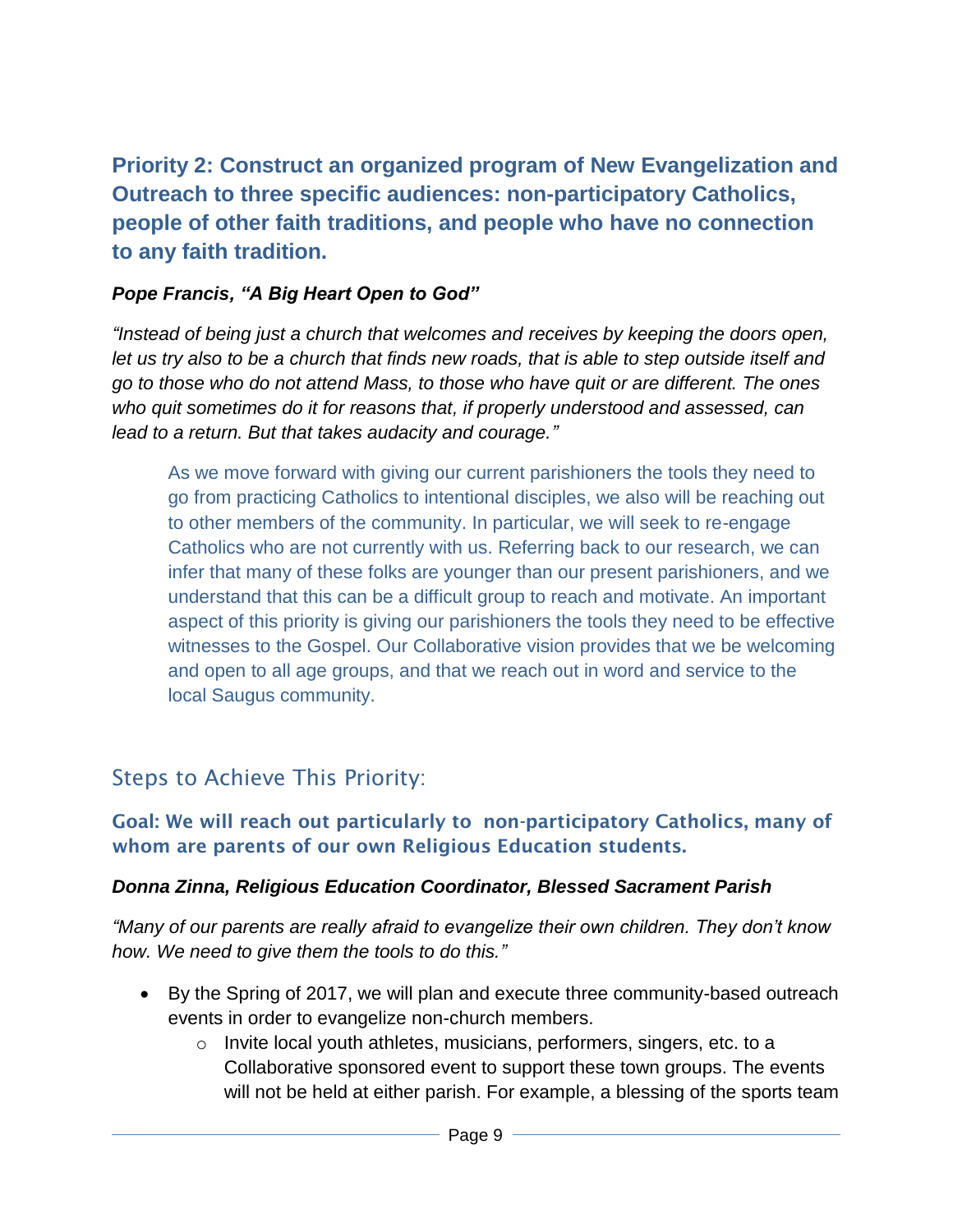at the field with free food and drinks at the beginning of a sports season. The estimated cost for each of these events is \$500 or \$1,500 total.

## Goal: We will reach out to non-church members by familiarizing these people with our Collaborative and our Catholic beliefs and traditions.

- By the Fall of 2017, we will develop a series of listening/learning sessions, based on the "Theology on Tap" series. For example, Coffee with the Clergy or Pints with the Pastor. They will be held off-site, and after office hours. These will be low key events, opportunities for people to meet the staff. Some may have specific topics, others will be unstructured, just a listening opportunity for participants. The estimated total cost of these events is approximately \$1,000.
- Also by the Fall of 2017, we will create four seasonal welcome events for local residents. The purpose of the event is to introduce the Collaborative to those who may not be aware of it, and to invite participation. We hope to attract twenty to thirty attendees at each function at an estimated cost of \$500 per function or \$2,000 total.
	- $\circ$  In the Summer of 2017, we will produce a mailing to all Saugus households, inviting people to meet us and register in one of our parishes. The mailing will be in advance of the events with an estimated cost of \$400.
	- $\circ$  The events will be structured in a way that will make them accessible to all segments of our society, for example:
		- At least one event will be scheduled during the daytime, at which we would expect to see seniors and younger people who may work part time.
		- At least one event will be scheduled in the evening, where we would expect to reach working people.

# Goal: We will establish a social justice initiative.

## Stephen Colbert, Catholic Media Personality

*"If this is going to be a Christian nation that doesn't help the poor, either we have to pretend that Jesus is just as selfish as we are or we've got to acknowledge that he commanded us to love the poor and serve the needy without condition. And then admit that we just don't want to do it."*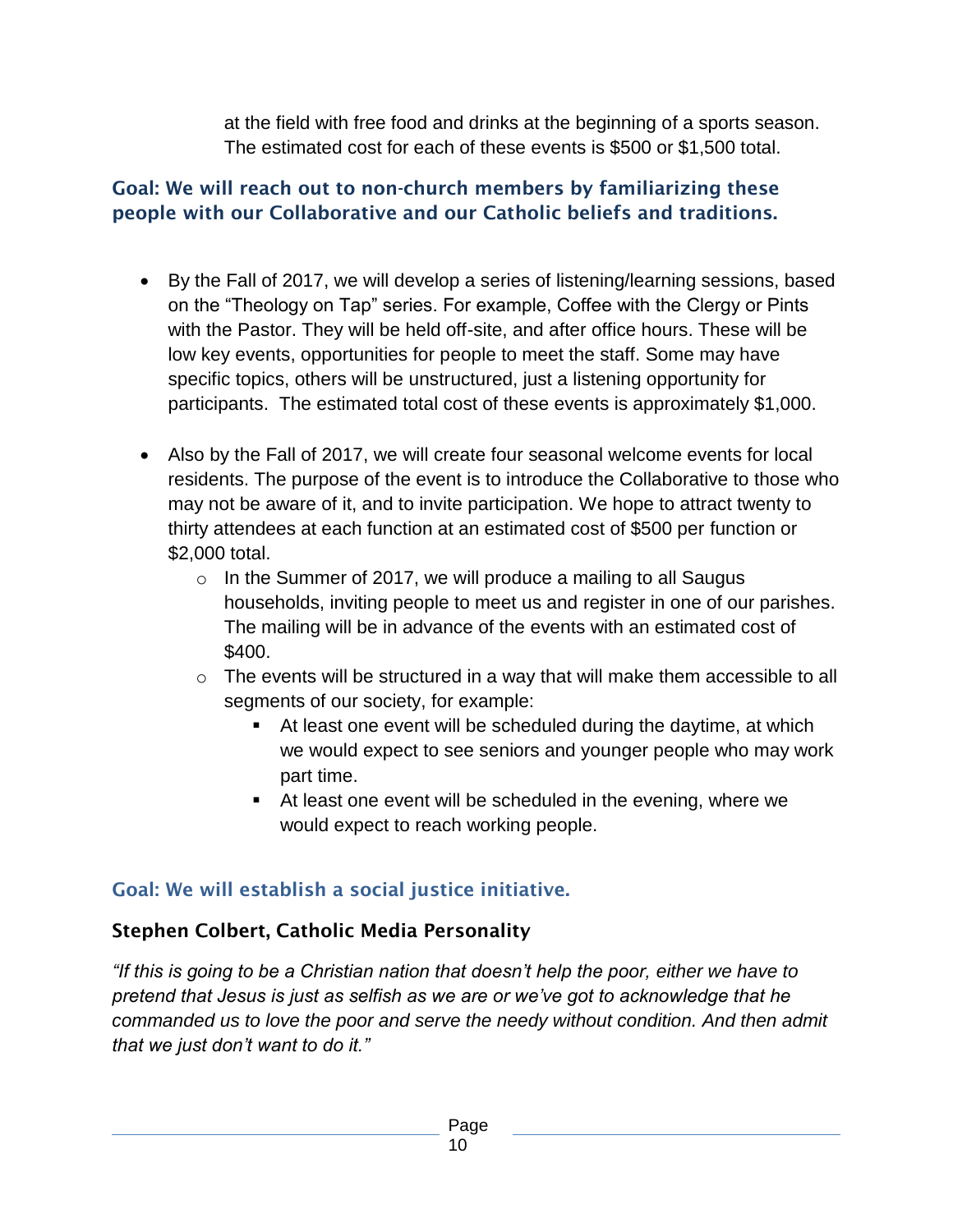#### *Anna Swain, Parishioner, Saugus Catholics*

*"The best way to evangelize to the local Saugus community is through the Spiritual and Corporal Works of Mercy. This is what we are all about."*

• In 2016, we will create a Collaborative Social Justice Committee that can extend our outreach into the local community, beyond what we are currently doing with our St. Vincent de Paul Society and our St. Stephen Ministry. Both of those organizations function on the local parish level.

## Goal: Hire a full time Ministry Manager who can develop programs for lay people to minister in the Collaborative.

#### *Fr. Tim Kelleher, Pastor, Saugus Catholics*

*"I see a future where lay people are the face of the service side of the Church, leaving the priests responsible for the sacramental functions."*

- By the Spring of 2017, we will hire a Ministry Manager to oversee the implementation of all our existing ministries, and also the establishment of any new ministries that we want to create.
- An important role for the Ministry Manager will be to empower the laity to create evangelization and outreach initiatives.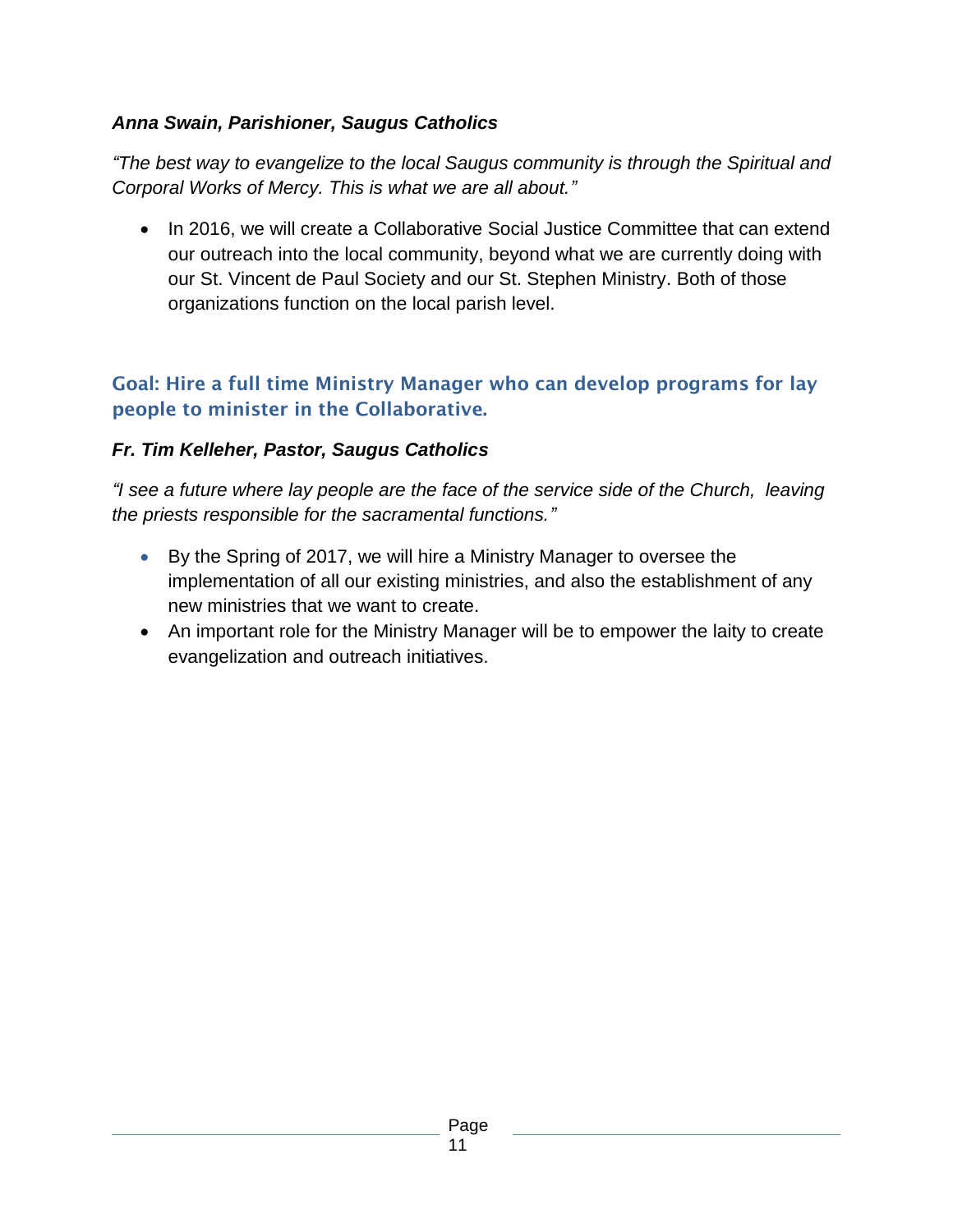# **Priority 3: Promote Vocations to the Diocesan Priesthood**

#### *Matthew 4: 18-22*

*"As he was walking by the Sea of Galilee, he saw two brothers, Simon who is called Peter, and his brother Andrew, casting a net into the sea; they were fishermen. He said to them, "Come after me, and I will make you fishers of men." At once they left their nets and followed him. He walked along from there and saw two other brothers, James, the son of Zebedee, and his brother John. They were in a boat, with their father Zebedee, mending their nets. He called them, and immediately they left their boat and their father and followed him."*

#### *Pope Francis, "A Big Heart Open to God"*

*"How are we treating the people of God? I dream of a Church that is a mother and shepherdess. The church's ministers must be merciful, take responsibility for the people, and accompany them, like the good Samaritan, who washes, cleans and raises up his neighbor."*

True to our vision statement, we will develop a purposeful program to encourage our parishioners to discern and realize their vocations. Although we acknowledge that God calls different individuals to different vocations, the emphasis within this priority is on vocations to the Diocesan priesthood. Promoting vocations flows naturally from our purpose of spreading the Gospel, and also from our Collaborative values, which include commitment and surrender to the will of God.

## Goal: We will develop a prayer initiative for Vocations

#### *Paul Lacerda, Parishioner, Saugus Catholics*

*"We have to demonstrate to our lay people the idea that Vocations to the priesthood is something that is up to them, too. They just see it as someone else's responsibility."*

 By the Fall of 2016, we will initiate a Prayer for Vocations during each weekend Liturgy. The estimated cost of laminated prayer cards in pews is \$400.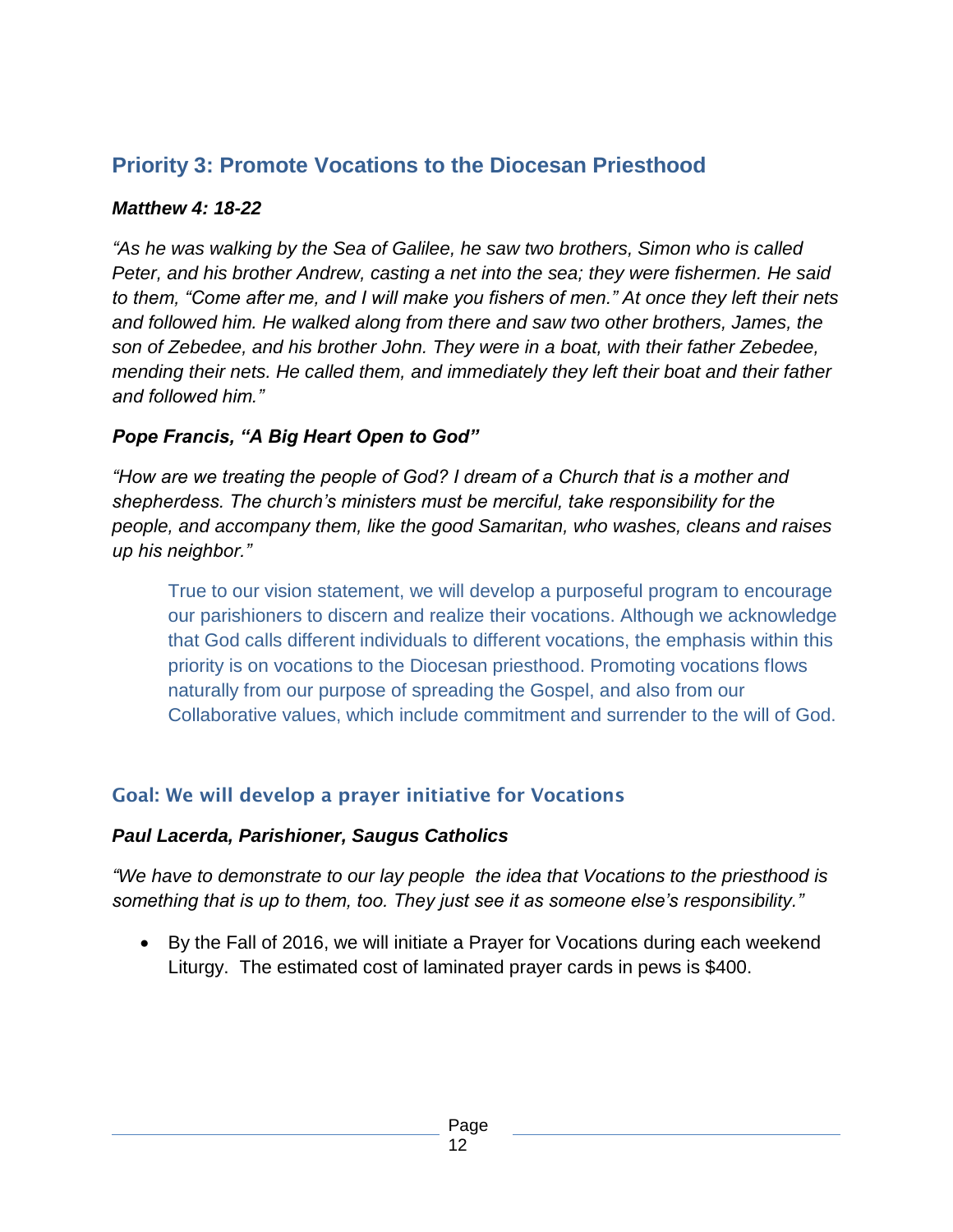- Again by Fall of 2016, we will have in place a Vocations Committee of six to ten members.
	- o The committee will establish an annual multi-generational event for Vocation Awareness, for example:
		- A bike ride through town for Vocations, with a concurrent Holy Hour for those who don't participate in the ride. We will recruit about thirty participants for this ride, and the Holy Hour. The estimated cost per event is \$1,000 including advertising, refreshments, permits, etc.
	- o The committee will create a lesson plan for Grades 5 and up in our Religious Ed program. The lessons will be completely focused on vocations, and will be in place by Lent of 2018. The estimated cost for books & pamphlets is \$750.

#### Goal: We will create a Vocation awareness program to keep vocations top of mind among our parishioners.

#### *Paul Cacciola, Parishioner, Saugus Catholics*

*"The challenge is to get people to see that the priesthood is really a desirable way of life. Right now, it doesn't seem as if they think it is."*

- We will create a campaign to raise awareness of the World Day of Prayer for Vocations in April of 2017.
	- $\circ$  The program will include a "slogan contest" for children, prior to the actual Day of Prayer.
	- o We will host a Collaborative-level event for all age groups that is themed to Vocations. Like the slogan contest, the event will be timed to coincide with the World Day of Prayer for Vocations with an estimated cost of \$500.